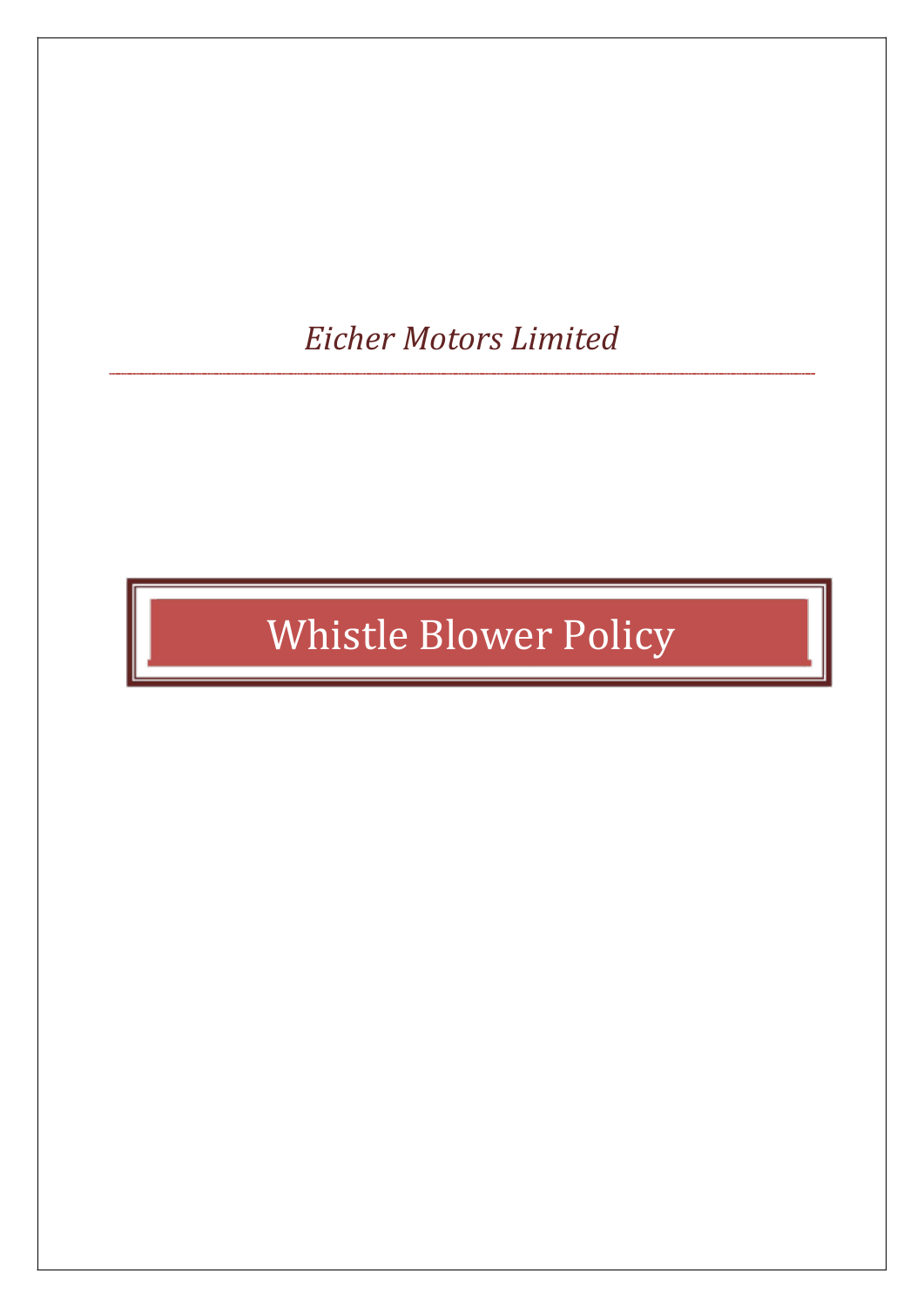# **Preface**

Eicher Motors Limited (EML) is committed to high standards of ethical, moral and legal business conduct. In line with this commitment, and EML's commitment to open communication, this vigil mechanism aims to provide an avenue for directors, employees and vendors to report any wrongdoing in the company and reassurance that they will be protected from reprisals or victimization for whistleblowing.

Section 177 of the Companies Act 2013 requires every listed company to establish a vigil mechanism for directors and employees to report genuine concerns. Further, in terms of SEBI (Listing Obligations and Disclosure Requirements) Regulations, 2015, as amended, it is mandatory for listed companies to establish a vigil mechanism for directors and employees to report concerns about unethical behaviour, actual or suspected fraud or violation of the Company's code of conduct or ethics policy.

Accordingly, this "Whistle Blower Policy" has been formulated to establish vigil mechanism in EML with a view to provide means to approach the "Whistle Blower Committee" of the company in any of the following situations:

- Impropriety in dealing with assets and interests of the Company;
- Fraudulent or misleading financial reporting;
- Activities in breach of Company's code of conduct and stated values.

### **Whistle Blower Committee**

The constituents of the "Whistle Blower Committee" shall be as under:

- Chief Human Resource Officer as Chairman,
- Head Internal Audit as member,
- General Counsel & Company Secretary as member, and
- Head HR as member

# **Eligibility**

All employees and directors are eligible to raise concerns about any noticed wrongdoings under this policy.

Furthermore vendors of the Company can also report instances envisaged by this policy in accordance therewith.

A director, employees or vendor reporting an incident is hereinafter referred to as "Whistle Blower".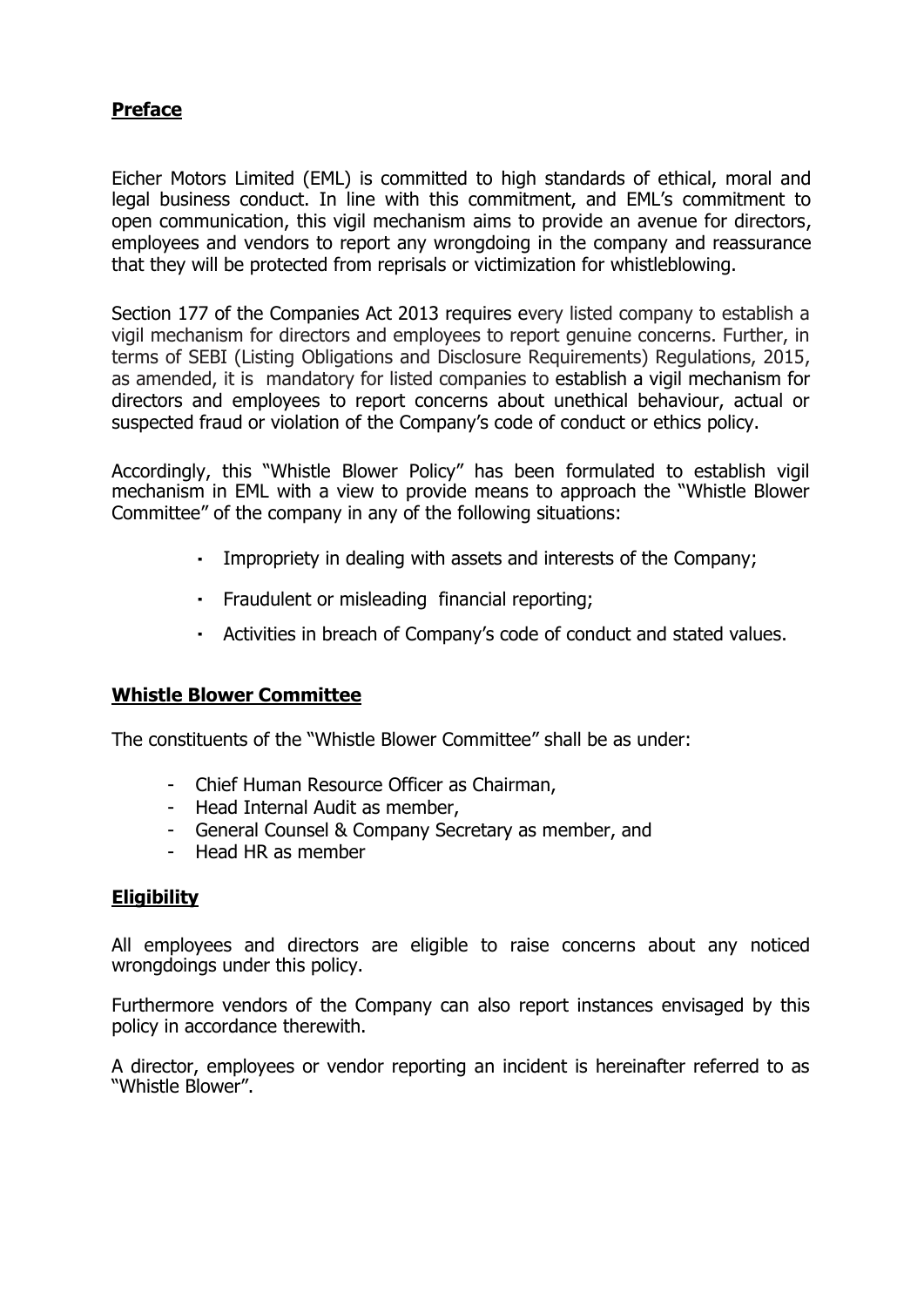# **Procedure**

- ◈ If any Whistle Blower wants to report any wrongdoing, he can do so by opting any of the below mentioned mode of communication:
	- $\circ$  An email can be written to *whistleblower@rovalenfield.com* about the matter to be reported. Only the chairman of the whistle blower committee and Head Internal Audit shall have access to this email id.
	- o Any member of the whistle blower committee can also be directly approached for a face to face meeting to lodge the complaints.
	- $\circ$  Written complaint can be made by posting a letter to the following address:

**Chief Human Resource Officer Chairman- Whistle Blower Committee, Eicher Motors Limited, #96 Institutional Area, Sector 32, Gurgaon - 122 001**

- *o* Any director of EML who wishes to lodge a complaint may opt to write directly to the Chairman of the Audit Committee at *[ssandilya@eichermotors.com](mailto:ssandilya@eichermotors.com).*
- $\circ$  Further, in the event that a complaint is to be lodged against any member of the whistle blower committee, the same may be made to the Chairman of the Audit Committee at *[ssandilya@eichermotors.com](mailto:ssandilya@eichermotors.com)*.
- ĝ., The details providing the disclosure should be factual and not speculative or in the nature of a conclusion, and should contain as much specific information as possible to allow for proper assessment of the nature and extent of the concern.
- ♢-No disclosure under this policy should be made knowing it to be false or with a mala fide intention.

# **Investigation**

- ◈ All instances reported under this policy will be thoroughly investigated by the whistle blower committee of the company if preliminary review warrants such investigation. Whistle blower committee may, at its discretion, consider involving any investigators for the purpose of investigation. The member of the Whistle blower committee shall not be a part of discussion on the matter related to his/her own conduct.
- ◈ Investigation will be launched only after a preliminary review by the committee after establishing that: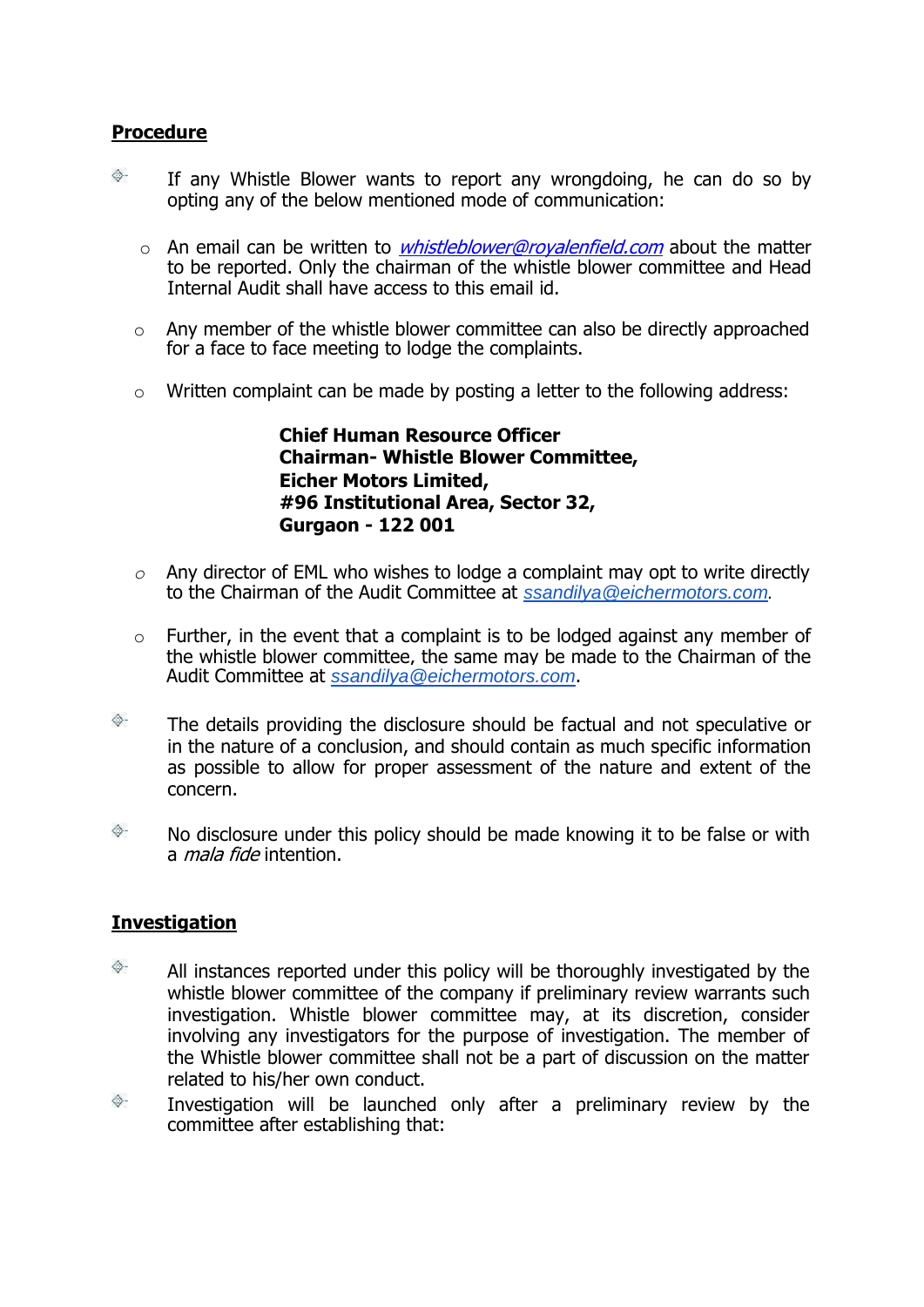- The alleged act constitutes an improper or unethical activity or conduct, and
- The allegation is supported by information specific enough to be investigated or in cases where the allegation is not supported by specific information, it is felt that the concerned matter is worthy of management review.
- ◈ The decision to conduct an investigation taken by the whistle blower committee is by itself not an accusation or conclusion and is to be treated as a neutral fact-finding process.
- The identity of the whistle blower will be kept confidential and matter under </del> investigation will also be kept confidential to the extent possible given the legitimate needs of law and investigation.
- ◈ In cases where it is deemed fit, advice from the chairman of audit committee would be required to start / to conclude any investigation, the whistle blower committee may approach him and seek his advice.

# **Protection to the Whistle Blower**

- ◈ No unfair treatment will be meted out to a whistle blower by virtue of his/her having reported an incident under this policy. The Company, as a policy, condemns any kind of discrimination, harassment, victimization or any other unfair employment practice being adopted against whistle blowers. Complete protection will, therefore, be given to whistle blowers against any unfair practice like retaliation, threat or intimidation of termination/suspension of service/ supplies, disciplinary action, transfer, demotion, refusal of promotion, or the like including any direct or indirect use of authority or influence to obstruct the whistle blower's right to continue to perform his duties/functions including making further disclosure. The company will take steps to minimize difficulties, which the whistle blower may experience as a result of making the disclosure.
- Whistle blower may report any violation of the above clause to the whistle blower committee of the Company, which shall investigate into the same and recommend suitable action to the management.
- Ô. Any employee assisting in the said investigation shall also be protected to the same extent as the whistle blower.

# **Decision on Investigation Finding**

If an investigation leads the whistle blower committee to conclude that the reported act falls under any of the situations envisaged herein then the committee will recommend to the management of the Company, such disciplinary or corrective action as it may deem fit.